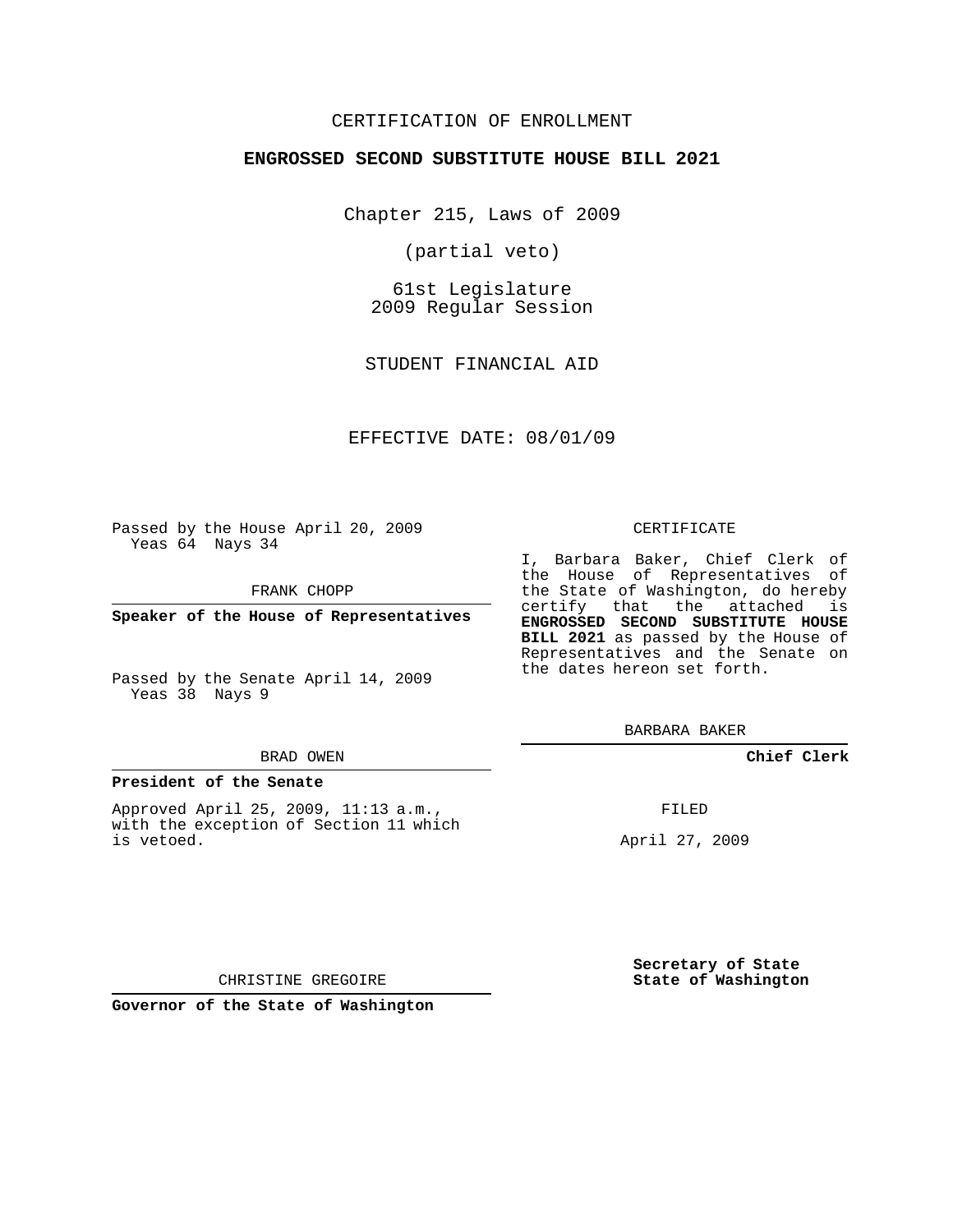# **ENGROSSED SECOND SUBSTITUTE HOUSE BILL 2021** \_\_\_\_\_\_\_\_\_\_\_\_\_\_\_\_\_\_\_\_\_\_\_\_\_\_\_\_\_\_\_\_\_\_\_\_\_\_\_\_\_\_\_\_\_

\_\_\_\_\_\_\_\_\_\_\_\_\_\_\_\_\_\_\_\_\_\_\_\_\_\_\_\_\_\_\_\_\_\_\_\_\_\_\_\_\_\_\_\_\_

# AS AMENDED BY THE SENATE

Passed Legislature - 2009 Regular Session

# **State of Washington 61st Legislature 2009 Regular Session**

**By** House Education Appropriations (originally sponsored by Representatives Kenney, Probst, Wallace, Sullivan, Priest, Maxwell, Chase, Ormsby, Hudgins, Jacks, Liias, White, Sells, Morrell, Kelley, Darneille, Wood, and Roberts)

READ FIRST TIME 03/02/09.

 AN ACT Relating to revitalizing student financial aid; amending RCW 28B.92.060, 28B.92.030, 28B.15.0681, 28B.76.500, 28B.15.820, and 28B.12.060; adding a new section to chapter 28B.101 RCW; adding new sections to chapter 28B.92 RCW; adding a new section to chapter 28B.15 RCW; adding a new section to chapter 28B.12 RCW; adding a new chapter to Title 28B RCW; creating a new section; repealing RCW 28B.101.005, 28B.101.010, 28B.101.020, 28B.101.030, and 28B.101.040; providing effective dates; and providing an expiration date.

BE IT ENACTED BY THE LEGISLATURE OF THE STATE OF WASHINGTON:

 NEW SECTION. **Sec. 1.** The legislature finds that a myriad of financial aid programs exist for students at the federal, state, local, community, and institutional levels. These programs enable thousands of students across Washington to access all sectors of higher education, from apprenticeship programs to public and private four and two-year institutions of higher education. The legislature further finds that Washington state is a national leader in the distribution of financial aid to increase college access and affordability, ranking fourth in the nation in 2007 in terms of state student grant aid funding per capita.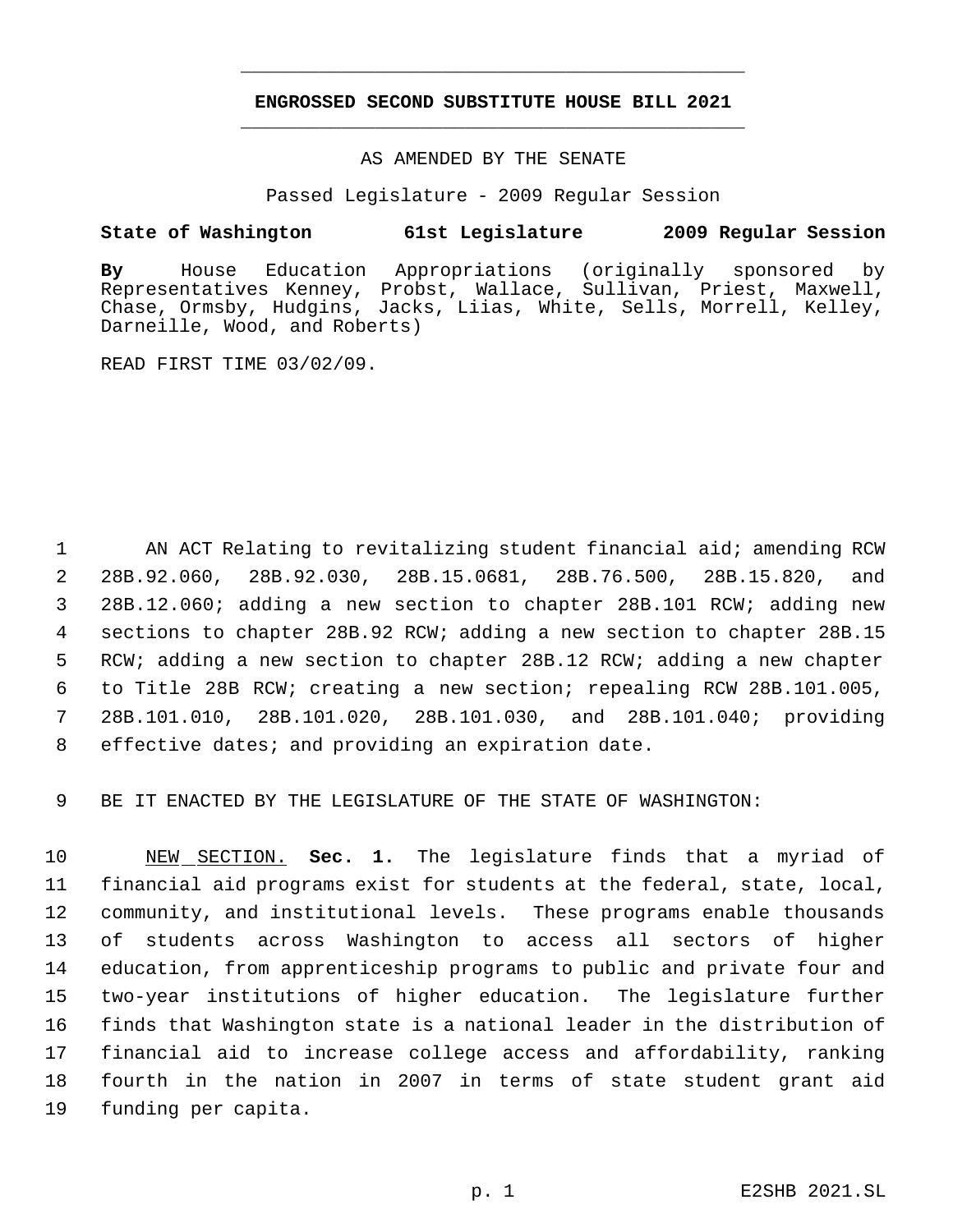It is the intent of the legislature to promote and expand access to state financial aid programs by determining which programs provide the greatest value to the largest number of students, and by fully supporting those programs. Furthermore, it is the intent of the legislature to designate all existing financial aid an opportunity pathway, with the effect of providing students with a clear understanding of available resources to pay for postsecondary education, thereby increasing access to postsecondary education and meeting the needs of local business and industry.

 It is the intent of the legislature that the higher education coordinating board, the state board for community and technical colleges, the office of the superintendent of public instruction, the workforce training and education coordinating board, and institutions of higher education coordinate the development of outreach tools, such as a web-based portal for information on all opportunity pathway aid programs. The information should be communicated in a format and manner that provides an ease of understanding for students and their families and include other pertinent information on institutions of higher education, costs, and academic programs. It is also the intent of the legislature for institutions of higher education to incorporate this information in promotional materials to prospective and current students and their families.

 NEW SECTION. **Sec. 2.** A new section is added to chapter 28B.101 RCW to read as follows:

 (1) The legislature intends to consolidate the educational opportunity grant program over a period of two years. As of August 1, 2009, no new educational opportunity grants may be made. Persons who have been selected by the higher education coordinating board to receive a grant before August 1, 2009, shall receive the full amount of their award, not to exceed two thousand five hundred dollars per academic year for a maximum of two years. All persons awarded an educational opportunity grant before August 1, 2009, must complete using the award before August 1, 2011. For these recipients, eligibility for the grant is forfeited after this period.

(2) This section expires August 1, 2011.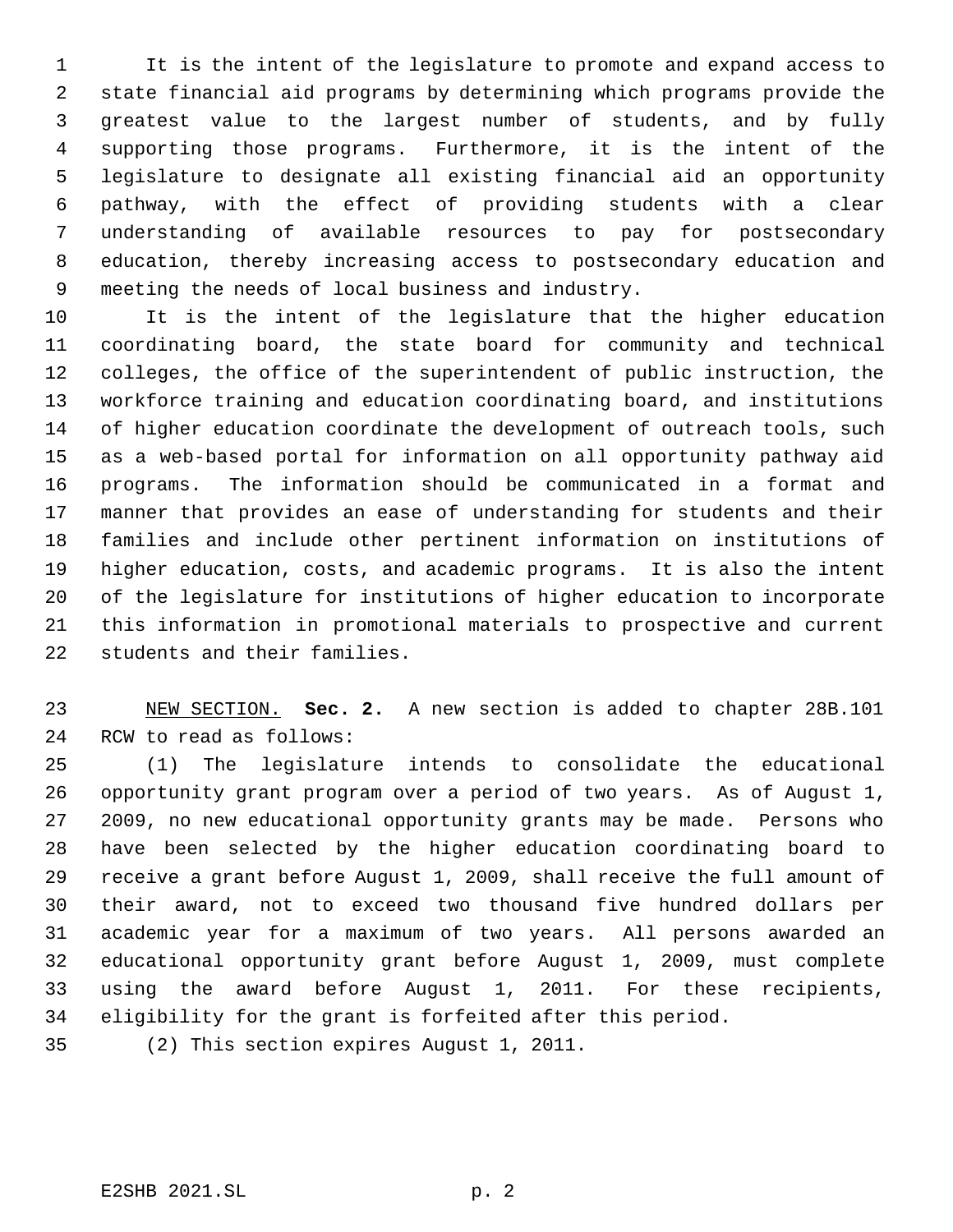NEW SECTION. **Sec. 3.** A new section is added to chapter 28B.92 RCW to read as follows:

 (1) To the extent funds are appropriated for this purpose and within overall appropriations for the state need grant, enhanced need grants are provided for persons who meet all of the following criteria: (a) Are needy students as defined in RCW 28B.92.030;

(b) Are placebound students as defined in RCW 28B.92.030; and

 (c) Have completed the associate of arts or the associate of science degree, or its equivalent.

 (2) The enhanced need grants established in this section are provided to this specific group of students in addition to the base state need grant, as defined by rule of the board.

 **Sec. 4.** RCW 28B.92.060 and 2007 c 404 s 2 are each amended to read as follows:

 In awarding need grants, the board shall proceed substantially as follows: PROVIDED, That nothing contained herein shall be construed to prevent the board, in the exercise of its sound discretion, from following another procedure when the best interest of the program so dictates:

 (1) The board shall annually select the financial aid award recipients from among Washington residents applying for student financial aid who have been ranked according to:

 (a) Financial need as determined by the amount of the family contribution; and

 (b) Other considerations, such as whether the student is a former foster youth, or is a placebound student who has completed an associate 27 of arts or associate of science degree or its equivalent.

 (2) The financial need of the highest ranked students shall be met by grants depending upon the evaluation of financial need until the total allocation has been disbursed. Funds from grants which are declined, forfeited or otherwise unused shall be reawarded until disbursed, except that eligible former foster youth shall be assured receipt of a grant.

 (3) A student shall be eligible to receive a state need grant for up to five years, or the credit or clock hour equivalent of five years, or up to one hundred twenty-five percent of the published length of time of the student's program. A student may not start a new associate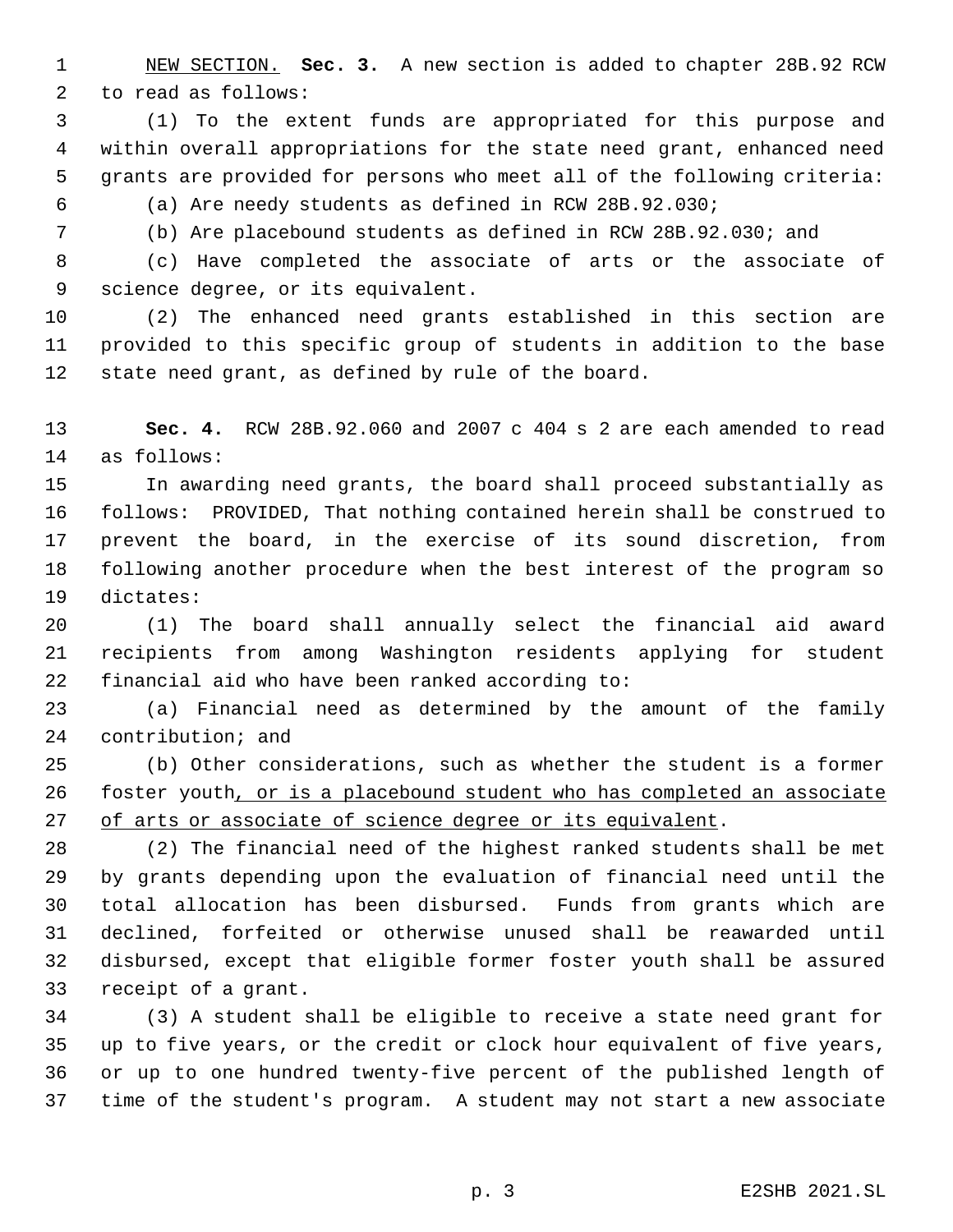degree program as a state need grant recipient until at least five years have elapsed since earning an associate degree as a need grant recipient, except that a student may earn two associate degrees concurrently. Qualifications for renewal will include maintaining satisfactory academic progress toward completion of an eligible program as determined by the board. Should the recipient terminate his or her enrollment for any reason during the academic year, the unused portion of the grant shall be returned to the state educational grant fund by the institution according to the institution's own policy for issuing refunds, except as provided in RCW 28B.92.070.

 (4) In computing financial need, the board shall determine a maximum student expense budget allowance, not to exceed an amount equal to the total maximum student expense budget at the public institutions plus the current average state appropriation per student for operating expense in the public institutions. Any child support payments received by students who are parents attending less than half-time shall not be used in computing financial need.

 (5)(a) A student who is enrolled in three to six credit-bearing quarter credits, or the equivalent semester credits, may receive a grant for up to one academic year before beginning a program that leads to a degree or certificate.

 (b) An eligible student enrolled on a less-than-full-time basis shall receive a prorated portion of his or her state need grant for any academic period in which he or she is enrolled on a less-than-full-time basis, as long as funds are available.

 (c) An institution of higher education may award a state need grant to an eligible student enrolled in three to six credit-bearing quarter credits, or the semester equivalent, on a provisional basis if:

 (i) The student has not previously received a state need grant from that institution;

 (ii) The student completes the required free application for federal student aid;

 (iii) The institution has reviewed the student's financial condition, and the financial condition of the student's family if the student is a dependent student, and has determined that the student is likely eligible for a state need grant; and

 (iv) The student has signed a document attesting to the fact that the financial information provided on the free application for federal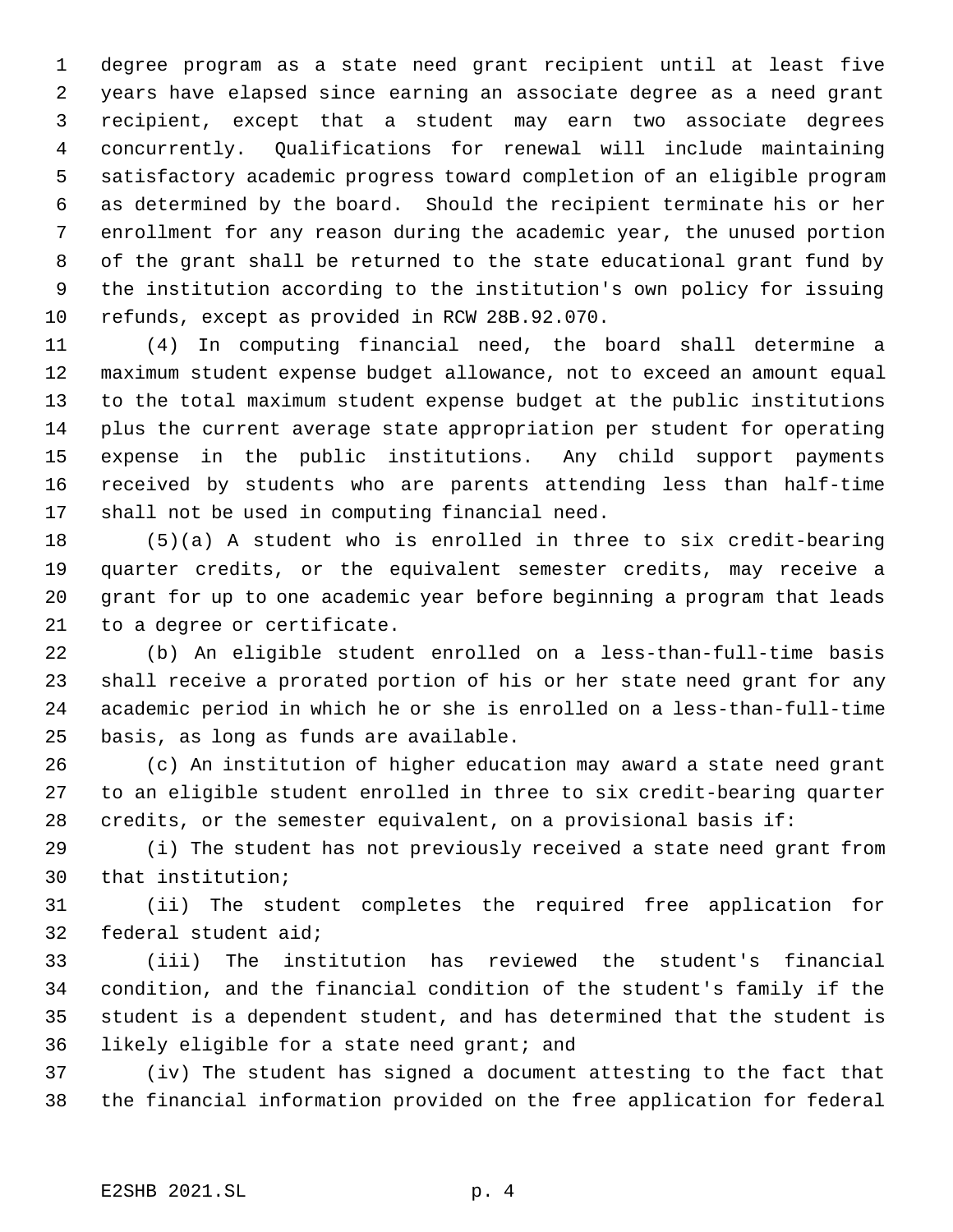student aid and any additional financial information provided directly to the institution is accurate and complete, and that the student agrees to repay the institution for the grant amount if the student submitted false or incomplete information.

 (6) As used in this section, "former foster youth" means a person who is at least eighteen years of age, but not more than twenty-four years of age, who was a dependent of the department of social and health services at the time he or she attained the age of eighteen.

 **Sec. 5.** RCW 28B.92.030 and 2004 c 275 s 35 are each amended to read as follows:

As used in this chapter:

12 (1) "Institution<u>"</u> or "institutions of higher education" means:

 (a) Any public university, college, community college, or technical college operated by the state of Washington or any political subdivision thereof; or

 (b) Any other university, college, school, or institute in the state of Washington offering instruction beyond the high school level which is a member institution of an accrediting association recognized by rule of the board for the purposes of this section: PROVIDED, That any institution, branch, extension or facility operating within the state of Washington which is affiliated with an institution operating in another state must be a separately accredited member institution of any such accrediting association, or a branch of a member institution of an accrediting association recognized by rule of the board for purposes of this section, that is eligible for federal student financial aid assistance and has operated as a nonprofit college or university delivering on-site classroom instruction for a minimum of twenty consecutive years within the state of Washington, and has an annual enrollment of at least seven hundred full-time equivalent students: PROVIDED FURTHER, That no institution of higher education shall be eligible to participate in a student financial aid program unless it agrees to and complies with program rules and regulations adopted pursuant to RCW 28B.92.150.

 (2) "Financial aid" means loans and/or grants to needy students enrolled or accepted for enrollment as a student at institutions of higher education.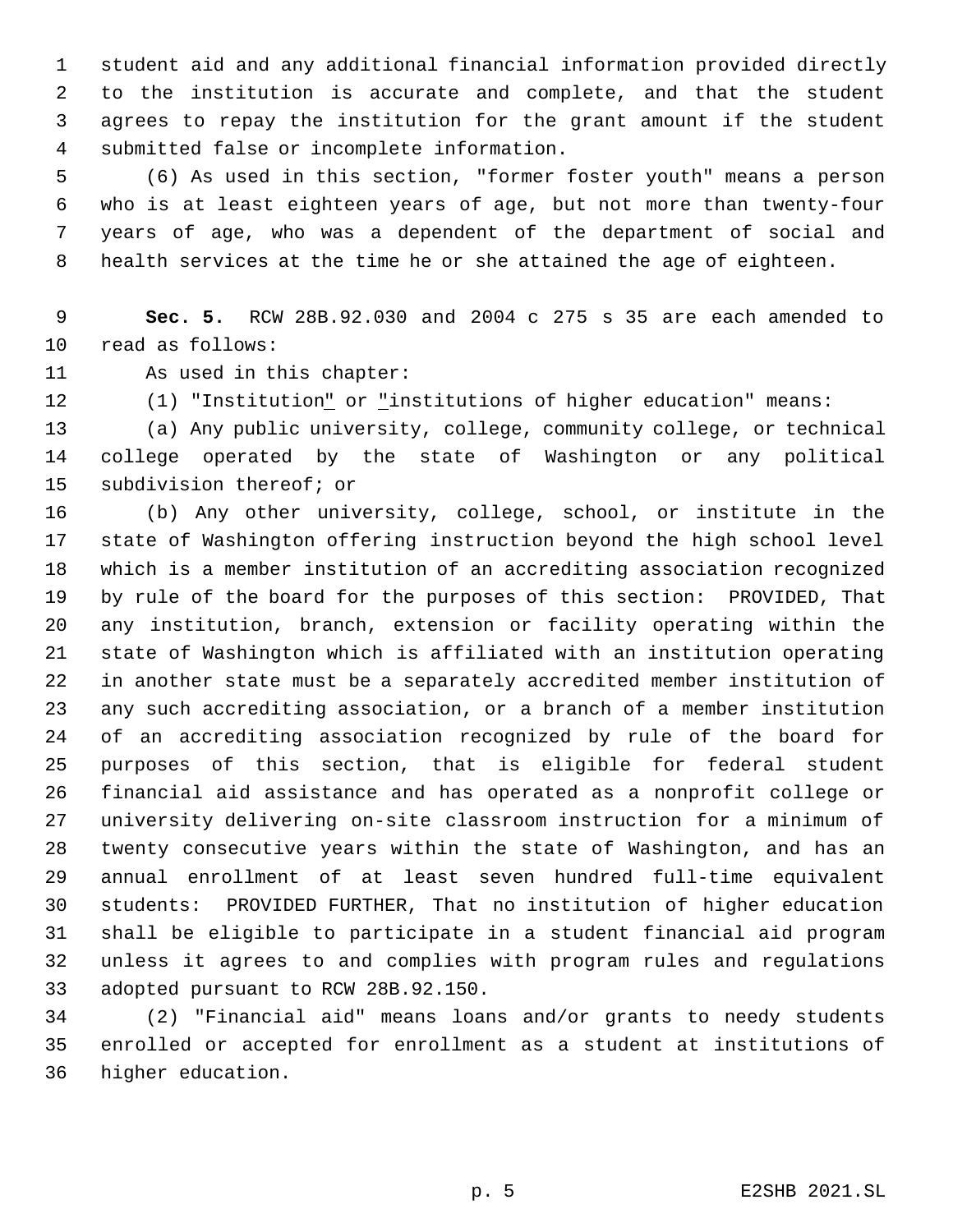(3) "Needy student" means a post high school student of an institution of higher education who demonstrates to the board the financial inability, either through the student's parents, family and/or personally, to meet the total cost of board, room, books, and tuition and incidental fees for any semester or quarter.

 (4) "Disadvantaged student" means a post high school student who by reason of adverse cultural, educational, environmental, experiential, familial or other circumstances is unable to qualify for enrollment as a full time student in an institution of higher education, who would otherwise qualify as a needy student, and who is attending an institution of higher education under an established program designed to qualify the student for enrollment as a full time student.

(5) "Board" means the higher education coordinating board.

 (6) "Placebound student" means a student who (a) is unable to complete a college program because of family or employment commitments, 16 health concerns, monetary inability, or other similar factors; and (b) 17 may be influenced by the receipt of an enhanced student financial aid award to complete a baccalaureate degree at an eligible institution.

 **Sec. 6.** RCW 28B.15.0681 and 2007 c 151 s 2 are each amended to read as follows:

 (1) In addition to the requirement in RCW 28B.76.300(4), institutions of higher education shall disclose to their undergraduate resident students on the tuition billing statement, in dollar figures for a full-time equivalent student:

25 ( $(\overline{+1})$ ) (a) The full cost of instruction( $(\overline{+2})$ );

26 (b) The amount collected from student tuition and fees( $(\tau)$ ) i and

27 ( $(\langle 3 \rangle)$ ) (c) The difference between the amounts for the full cost of 28 instruction and the student tuition and fees( $(\frac{1}{1} \text{ not} \text{ing})$ ).

29 (2) The tuition billing statement shall note that the difference 30 between the cost and tuition under subsection  $(1)(c)$  of this section was paid by state tax funds and other moneys.

 (3) Beginning in the 2010-11 academic year, the amount determined in subsection (1)(c) of this section shall be labeled an "opportunity pathway" on the tuition billing statement.

 (4) Beginning in the 2010-11 academic year, institutions of higher education shall label financial aid awarded to resident undergraduate students as an "opportunity pathway" on the tuition billing statement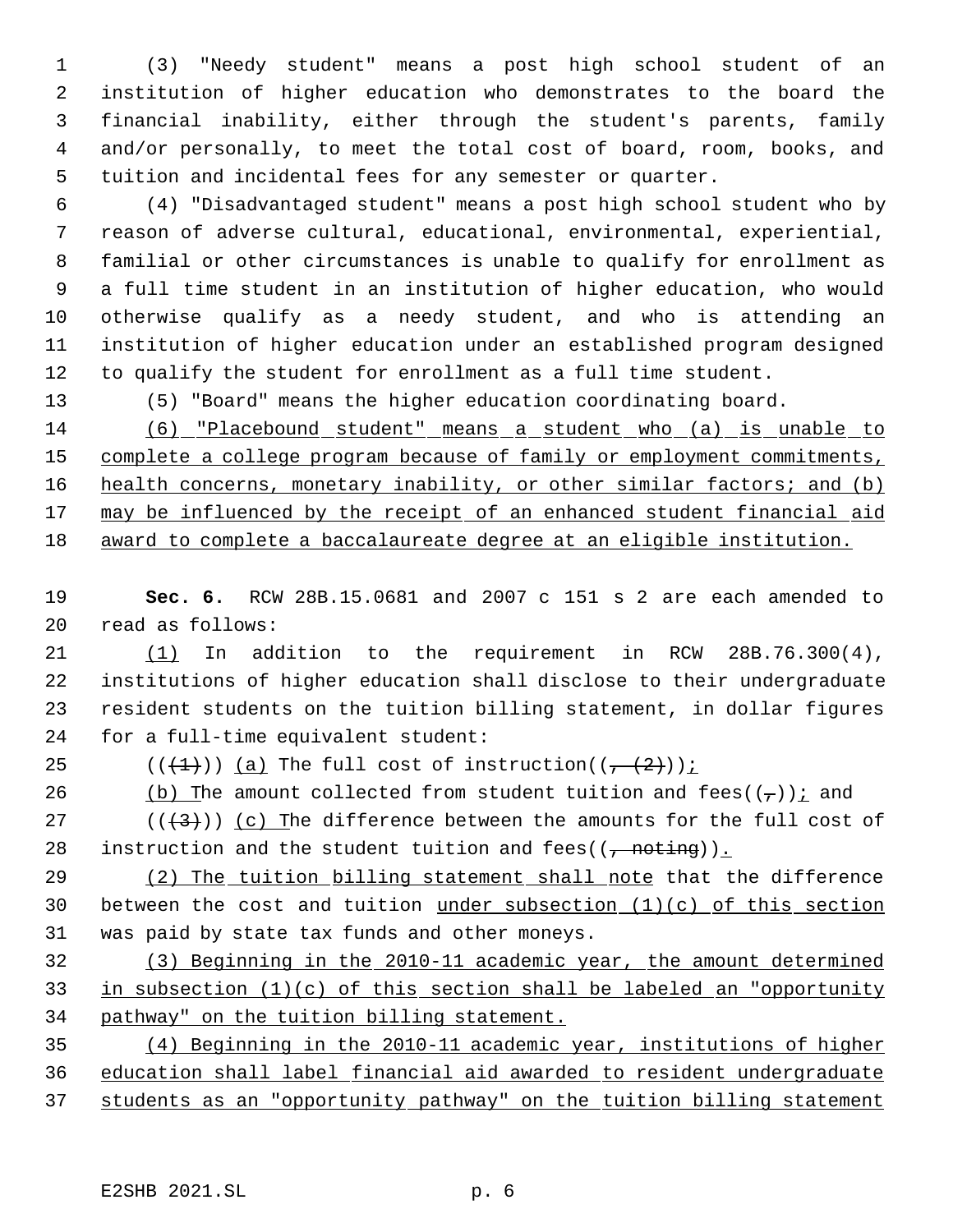or financial aid award notification. Aid granted to students outside of the financial aid package provided through the institution of higher education and loans provided by the federal government are not subject to the labeling provisions in this subsection. All other aid from all 5 sources including federal, state, and local governments, local communities, nonprofit and for-profit organizations, and institutions 7 of higher education must be included. The disclosure requirements specified in this section do not change the source, award amount, student eligibility, or student obligations associated with each award. Institutions of higher education retain the ability to customize their tuition billing statements to inform students of the assistance source, 12 amount, and type so long as provisions of this section are also fulfilled. (5) The tuition billing statement disclosures shall be in twelve-15 point type and boldface type where appropriate.

16 (6) All tuition billing statements or financial aid award 17 notifications at institutions of higher education must notify resident undergraduate students of federal tax credits related to higher education for which they may be eligible.

 **Sec. 7.** RCW 28B.76.500 and 1985 c 370 s 23 are each amended to read as follows:

22 (1) The board shall administer any state program or state- administered federal program of student financial aid now or hereafter established.

 (2) Each of the student financial aid programs administered by the board shall be labeled an "opportunity pathway." Loans provided by the 27 federal government and aid granted to students outside of the financial aid package provided through institutions of higher education are not 29 subject to the labeling provisions in this subsection. All 30 communication materials, including, but not limited to, printed 31 materials, presentations, and web content, shall include the "opportunity pathway" label.

 (3) If the board develops a one-stop college information web-based 34 portal that includes financial, academic, and career planning information, the portal shall display all available student financial aid programs, except federal student loans and aid granted to students outside of the financial aid package provided through institutions of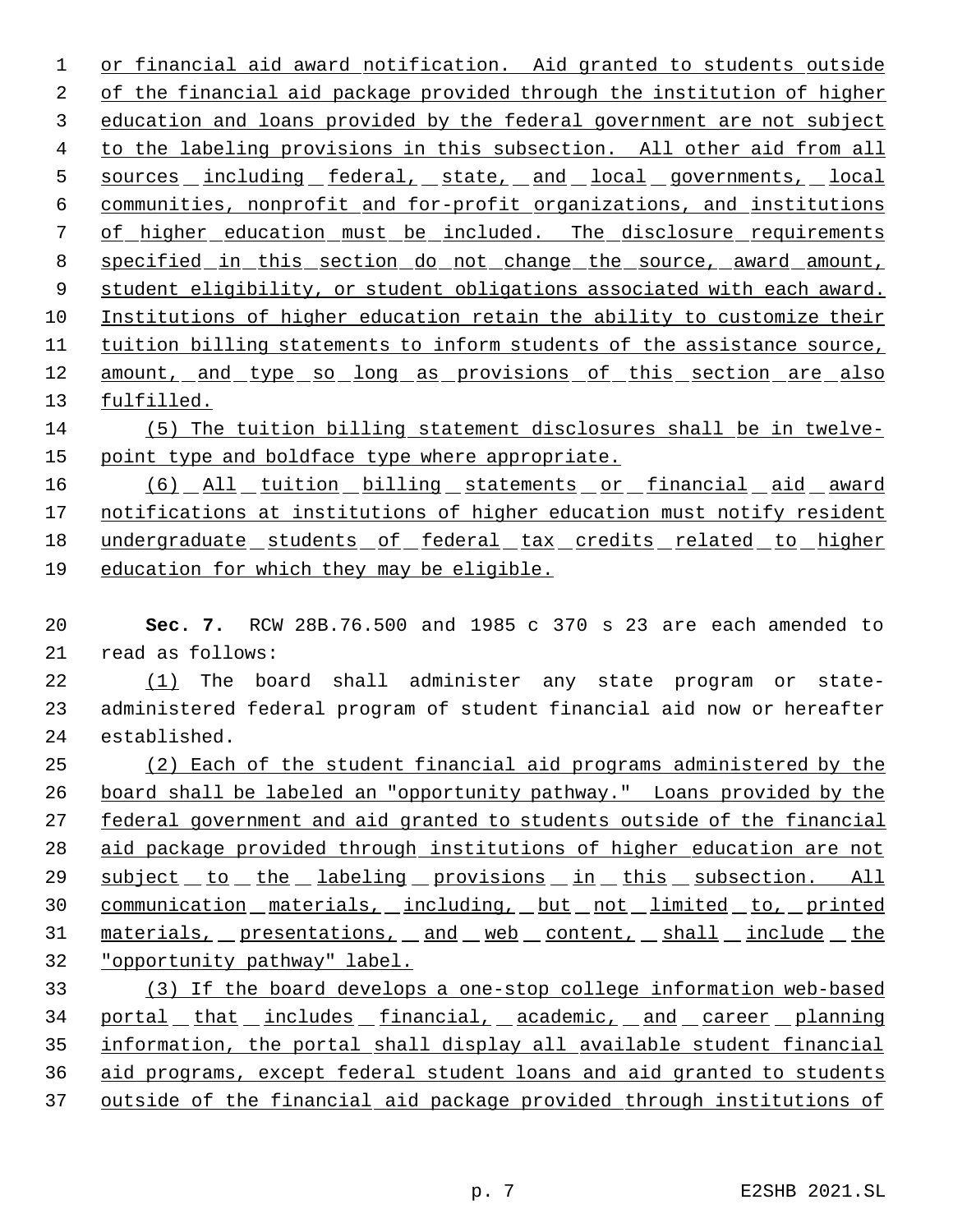1 higher education, under the "opportunity pathway" label. The portal shall also display information regarding federal tax credits related to higher education available for students or their families.

 (4) The labeling requirements in this section do not change the source, eligibility requirements, or student obligations associated with each program. The board shall customize its communications to differentiate between programs, eligibility requirements, and student obligations, so long as the reporting provisions of this chapter are 9 also fulfilled.

 NEW SECTION. **Sec. 8.** A new section is added to chapter 28B.15 RCW to read as follows:

 As used in this chapter, "dual credit program" means a program, administered by either an institution of higher education or a high school, through which high school students in the eleventh or twelfth grade who have not yet received the credits required for the award of a high school diploma apply to a participating institution of higher education to enroll in courses or programs offered by the institution of higher education and simultaneously earn high school and college credit.

 **Sec. 9.** RCW 28B.15.820 and 2007 c 404 s 4 are each amended to read as follows:

 (1) Each institution of higher education, including technical colleges, shall deposit a minimum of three and one-half percent of revenues collected from tuition and services and activities fees in an institutional financial aid fund that is hereby created and which shall be held locally. Moneys in the fund shall be used only for the following purposes: (a) To make guaranteed long-term loans to eligible students as provided in subsections (3) through (8) of this section; (b) to make short-term loans as provided in subsection (9) of this 30 section;  $((e^*)$  (c) to provide financial aid to needy students as 31 provided in subsection (10) of this section; or (d) to provide financial aid to students as provided in subsection (11) of this section.

 (2) An "eligible student" for the purposes of subsections (3) through (8) and (10) of this section is a student registered for at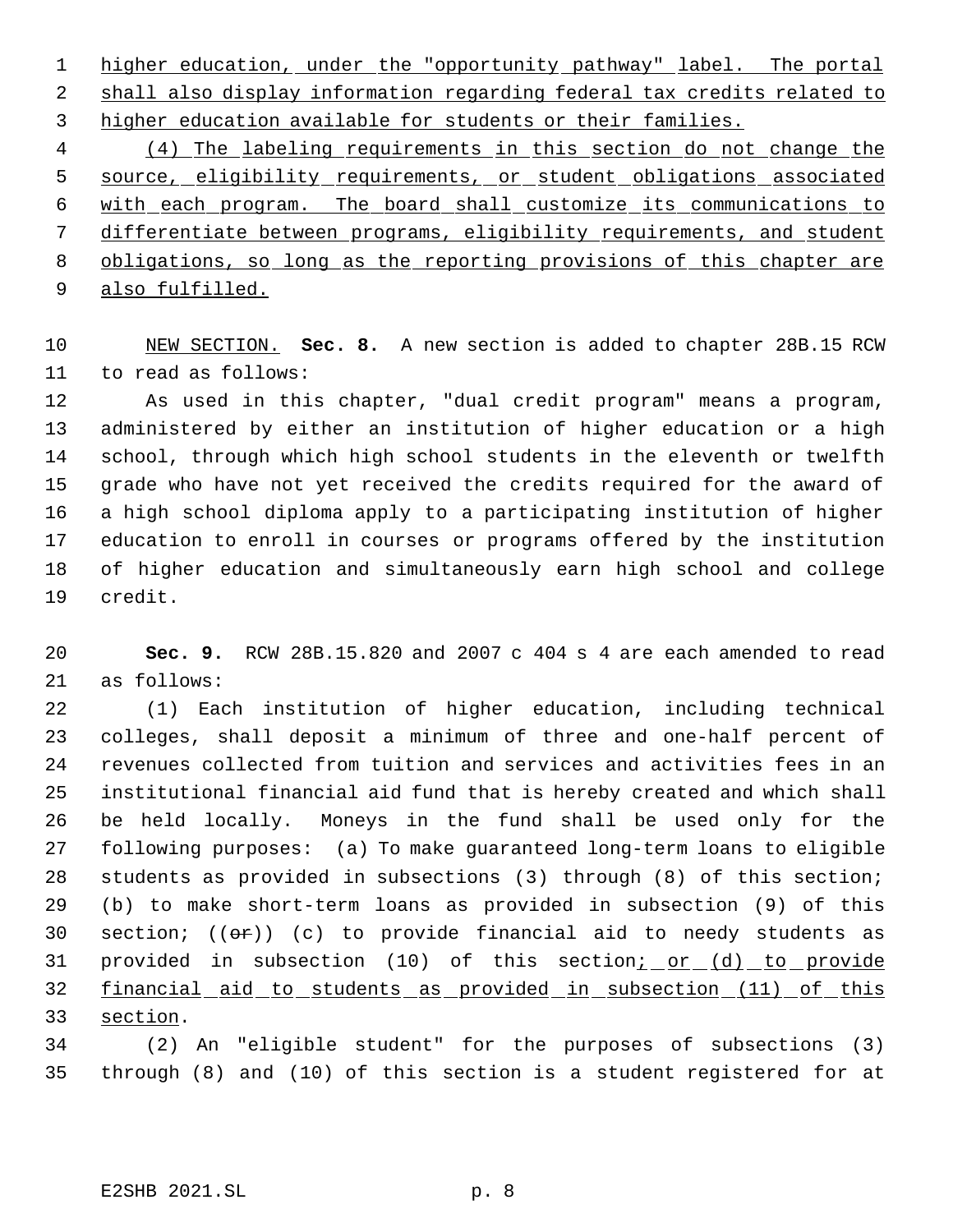least three credit hours or the equivalent, who is eligible for resident tuition and fee rates as defined in RCW 28B.15.012 and 28B.15.013, and who is a "needy student" as defined in RCW 28B.92.030.

 (3) The amount of the guaranteed long-term loans made under this section shall not exceed the demonstrated financial need of the student. Each institution shall establish loan terms and conditions which shall be consistent with the terms of the guaranteed loan program established by 20 U.S. Code Section 1071 et seq., as now or hereafter amended. All loans made shall be guaranteed by the Washington student loan guaranty association or its successor agency. Institutions are hereby granted full authority to operate as an eligible lender under the guaranteed loan program.

 (4) Before approving a guaranteed long-term loan, each institution shall analyze the ability of the student to repay the loan based on factors which include, but are not limited to, the student's accumulated total education loan burdens and the employment opportunities and average starting salary characteristics of the student's chosen fields of study. The institution shall counsel the student on the advisability of acquiring additional debt, and on the availability of other forms of financial aid.

 (5) Each institution is responsible for collection of guaranteed long-term loans made under this section and shall exercise due diligence in such collection, maintaining all necessary records to insure that maximum repayments are made. Institutions shall cooperate with other lenders and the Washington student loan guaranty association, or its successor agency, in the coordinated collection of guaranteed loans, and shall assure that the guarantability of the loans is not violated. Collection and servicing of guaranteed long-term loans under this section shall be performed by entities approved for such servicing by the Washington student loan guaranty association or its successor agency: PROVIDED, That institutions be permitted to perform such servicing if specifically recognized to do so by the Washington student loan guaranty association or its successor agency. Collection and servicing of guaranteed long-term loans made by community colleges under subsection (1) of this section shall be coordinated by the state board for community and technical colleges and shall be conducted under procedures adopted by the state board.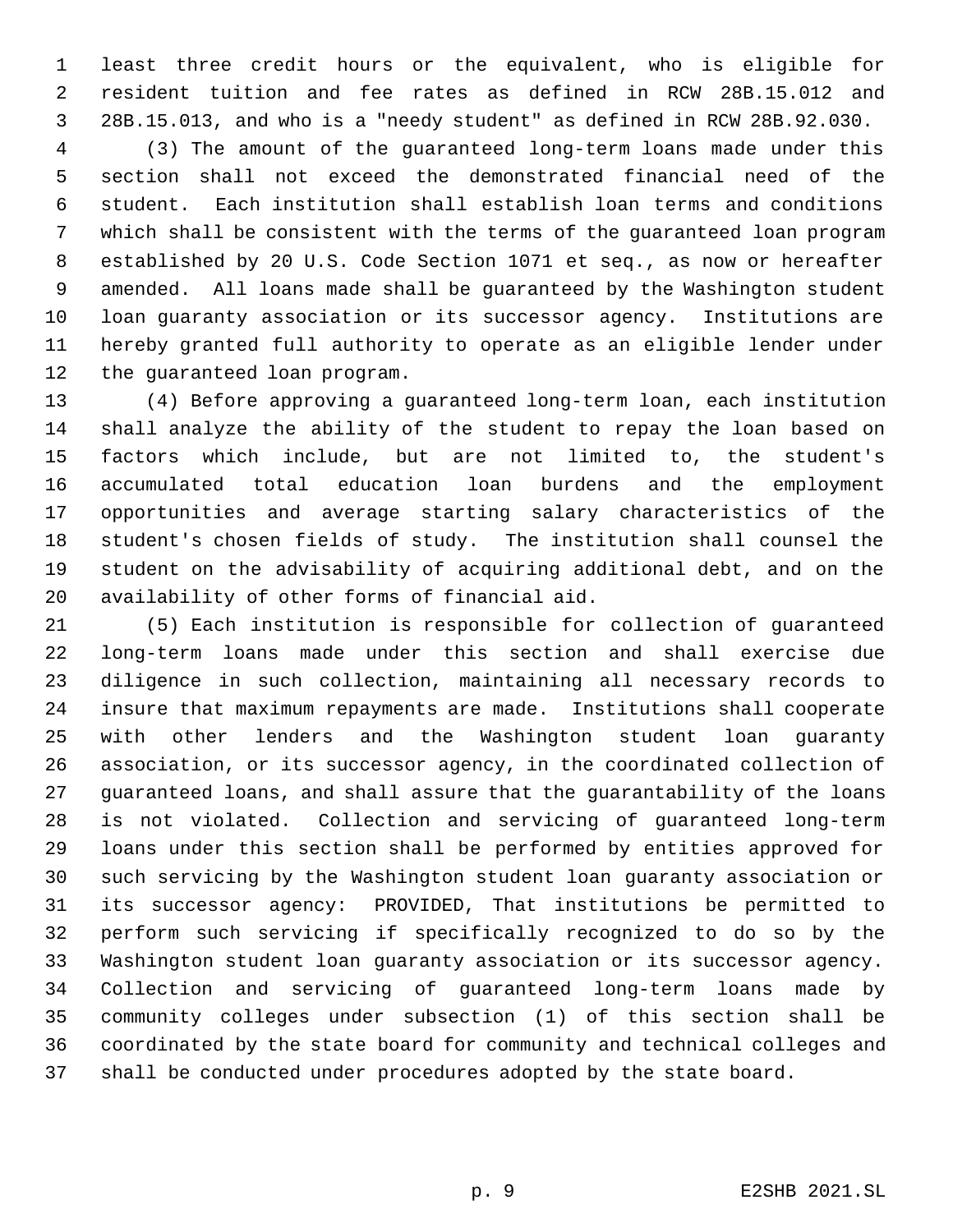(6) Receipts from payment of interest or principal or any other subsidies to which institutions as lenders are entitled, that are paid by or on behalf of borrowers of funds under subsections (3) through (8) of this section, shall be deposited in each institution's financial aid fund and shall be used to cover the costs of making the guaranteed long-term loans under this section and maintaining necessary records and making collections under subsection (5) of this section: PROVIDED, That such costs shall not exceed five percent of aggregate outstanding loan principal. Institutions shall maintain accurate records of such costs, and all receipts beyond those necessary to pay such costs, shall be deposited in the institution's financial aid fund.

 (7) The governing boards of the state universities, the regional universities, and The Evergreen State College, and the state board for community and technical colleges, on behalf of the community colleges and technical colleges, shall each adopt necessary rules and regulations to implement this section.

 (8) First priority for any guaranteed long-term loans made under this section shall be directed toward students who would not normally have access to educational loans from private financial institutions in Washington state, and maximum use shall be made of secondary markets in the support of loan consolidation.

 (9) Short-term loans, not to exceed one year, may be made from the institutional financial aid fund to students enrolled in the institution. No such loan shall be made to any student who is known by the institution to be in default or delinquent in the payment of any outstanding student loan. A short-term loan may be made only if the institution has ample evidence that the student has the capability of repaying the loan within the time frame specified by the institution for repayment.

 (10) Any moneys deposited in the institutional financial aid fund that are not used in making long-term or short-term loans may be used by the institution for locally administered financial aid programs for needy students, such as need-based institutional employment programs or need-based tuition and fee scholarship or grant programs. These funds shall be used in addition to and not to replace institutional funds that would otherwise support these locally administered financial aid programs. First priority in the use of these funds shall be given to needy students who have accumulated excessive educational loan burdens.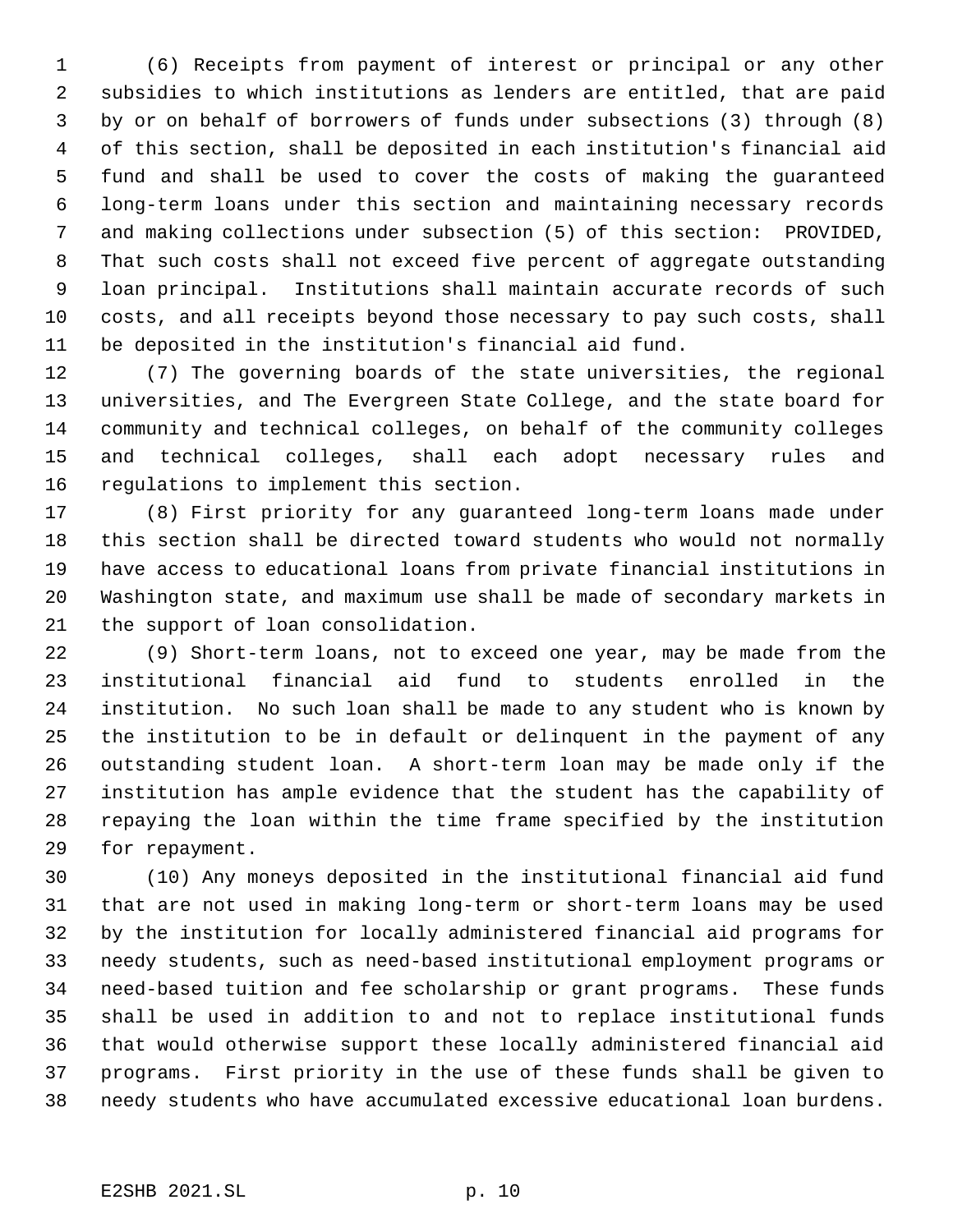An excessive educational loan burden is a burden that will be difficult to repay given employment opportunities and average starting salaries in the student's chosen fields of study. Second priority in the use of these funds shall be given to needy single parents, to assist these students with their educational expenses, including expenses associated with child care and transportation.

 (11) Any moneys deposited in the institutional financial aid fund may be used by the institution for a locally administered financial aid 9 program for high school students enrolled in dual credit programs. If 10 institutions use funds in this manner, the governing boards of the 11 state universities, the regional universities, The Evergreen State 12 College, and the state board for community and technical colleges shall 13 each adopt necessary rules to implement this subsection. Moneys from this fund may be used for all educational expenses related to a student's participation in a dual credit program including but not 16 limited to tuition, fees, course materials, and transportation.

 NEW SECTION. **Sec. 10.** A new section is added to chapter 28B.92 RCW to read as follows:

 Institutions of higher education are encouraged to review their policies and procedures regarding financial aid for students enrolled in dual credit programs as defined in section 8 of this act. Institutions of higher education are further encouraged to implement policies and procedures providing students enrolled in dual credit programs with the same access to institutional aid, including all educational expenses, as provided to resident undergraduate students.

 *\*Sec. 11. RCW 28B.12.060 and 2005 c 93 s 4 are each amended to read as follows:*

 *The higher education coordinating board shall adopt rules as may be necessary or appropriate for effecting the provisions of this chapter, and not in conflict with this chapter, in accordance with the provisions of chapter 34.05 RCW, the state higher education administrative procedure act. Such rules shall include provisions designed to make employment under the work-study program reasonably available, to the extent of available funds, to all eligible needy students in eligible post-secondary institutions ((in need thereof)). The rules shall include:*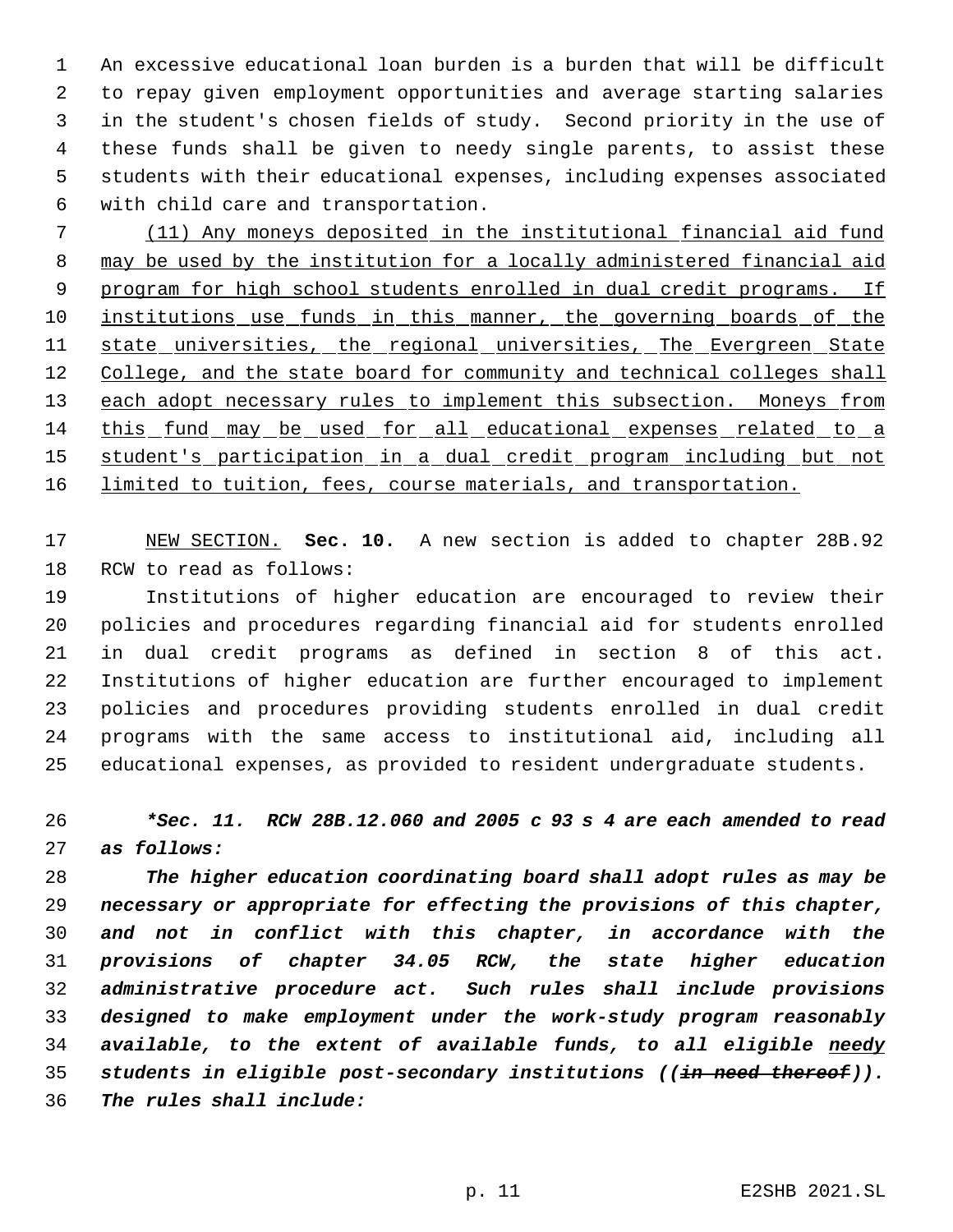*(1) Providing work under the state work-study program that will not result in the displacement of employed workers or impair existing contracts for services;*

*(2) Furnishing work only to a student who:*

 *(a) Is capable, in the opinion of the eligible institution, of maintaining good standing in such course of study while employed under the program covered by the agreement; and*

 *(b) Has been accepted for enrollment as at least a half-time student at the eligible institution or, in the case of a student already enrolled in and attending the eligible institution, is in good standing and in at least half-time attendance there either as an undergraduate, graduate or professional student; and*

*(c) Is not pursuing a degree in theology;*

*(3) Placing priority on providing:*

 *(a) Work opportunities for students who are residents of the state of Washington as defined in RCW 28B.15.012 and 28B.15.013, particularly former foster youth as defined in RCW 28B.92.060((, except resident students defined in RCW 28B.15.012(2)(g)));*

 *(b) Job placements in fields related to each student's academic or vocational pursuits, with an emphasis on off-campus job placements whenever appropriate; and*

*(c) Off-campus community service placements;*

 *(4) To the extent practicable, limiting the proportion of state subsidy expended upon nonresident students to fifteen percent, or such less amount as specified in the biennial appropriations act;*

 *(5) Provisions to assure that in the state institutions of higher education, utilization of this work-study program:*

 *(a) Shall only supplement and not supplant classified positions under jurisdiction of chapter 41.06 RCW;*

 *(b) That all positions established which are comparable shall be identified to a job classification under the director of personnel's classification plan and shall receive equal compensation;*

 *(c) Shall not take place in any manner that would replace classified positions reduced due to lack of funds or work; and*

 *(d) That work study positions shall only be established at entry level positions of the classified service unless the overall scope and responsibilities of the position indicate a higher level; and*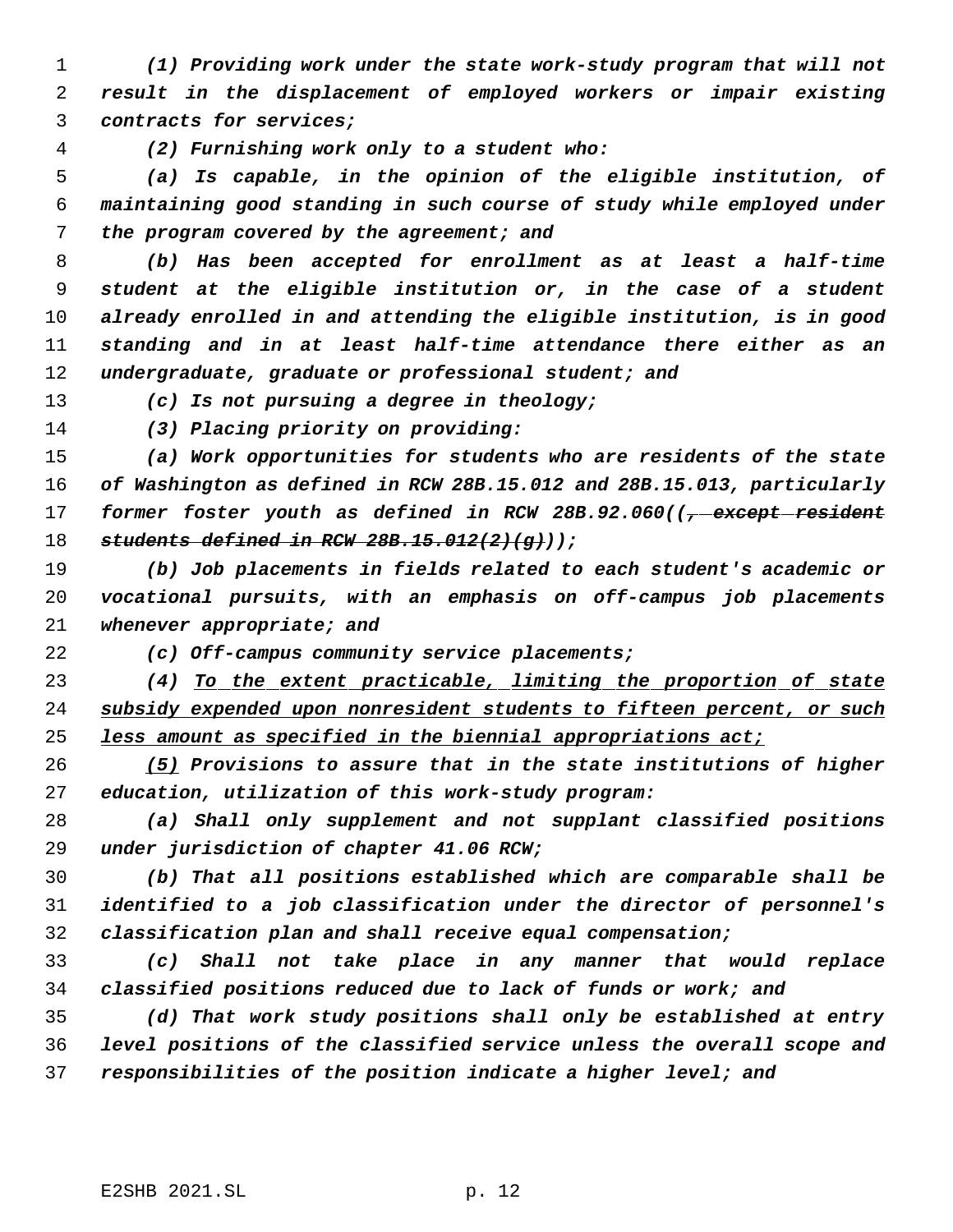*(((5))) (6) Provisions to encourage job placements in occupations that meet Washington's economic development goals, especially those in international trade and international relations. The board shall permit appropriate job placements in other states and other countries. \*Sec. 11 was vetoed. See message at end of chapter.*

 NEW SECTION. **Sec. 12.** A new section is added to chapter 28B.12 RCW to read as follows:

 (1) Within existing resources, the higher education coordinating board shall establish the work-study opportunity grant for high-demand occupations, a competitive grant program to encourage job placements in high-demand fields. The board shall award grants to eligible institutions of higher education that have developed a partnership with a proximate organization willing to host work-study placements. Partner organizations may be nonprofit organizations, for-profit firms, or public agencies. Eligible institutions of higher education must verify that all job placements will last for a minimum of one academic quarter or one academic semester, depending on the system used by the eligible institution of higher education.

 (2) The board may adopt rules to identify high-demand fields for purposes of this section. The legislature recognizes that the high- demand fields identified by the board may differ in different regions of the state.

 (3) The board may award grants to eligible institutions of higher education that cover both student wages and program administration.

 (4) The board shall develop performance benchmarks regarding program success including, but not limited to, the number of students served, the amount of employer contributions, and the number of participating high-demand employers.

 NEW SECTION. **Sec. 13.** (1) The Washington higher education loan program is created. The program is created to assist students in need of additional low-cost student loans and related loan benefits.

 (2) The program shall be administered by the board. In administering the program, the board must:

 (a) Periodically assess the needs and target the benefits to selected students;

 (b) Devise a program to address the following issues related to loans: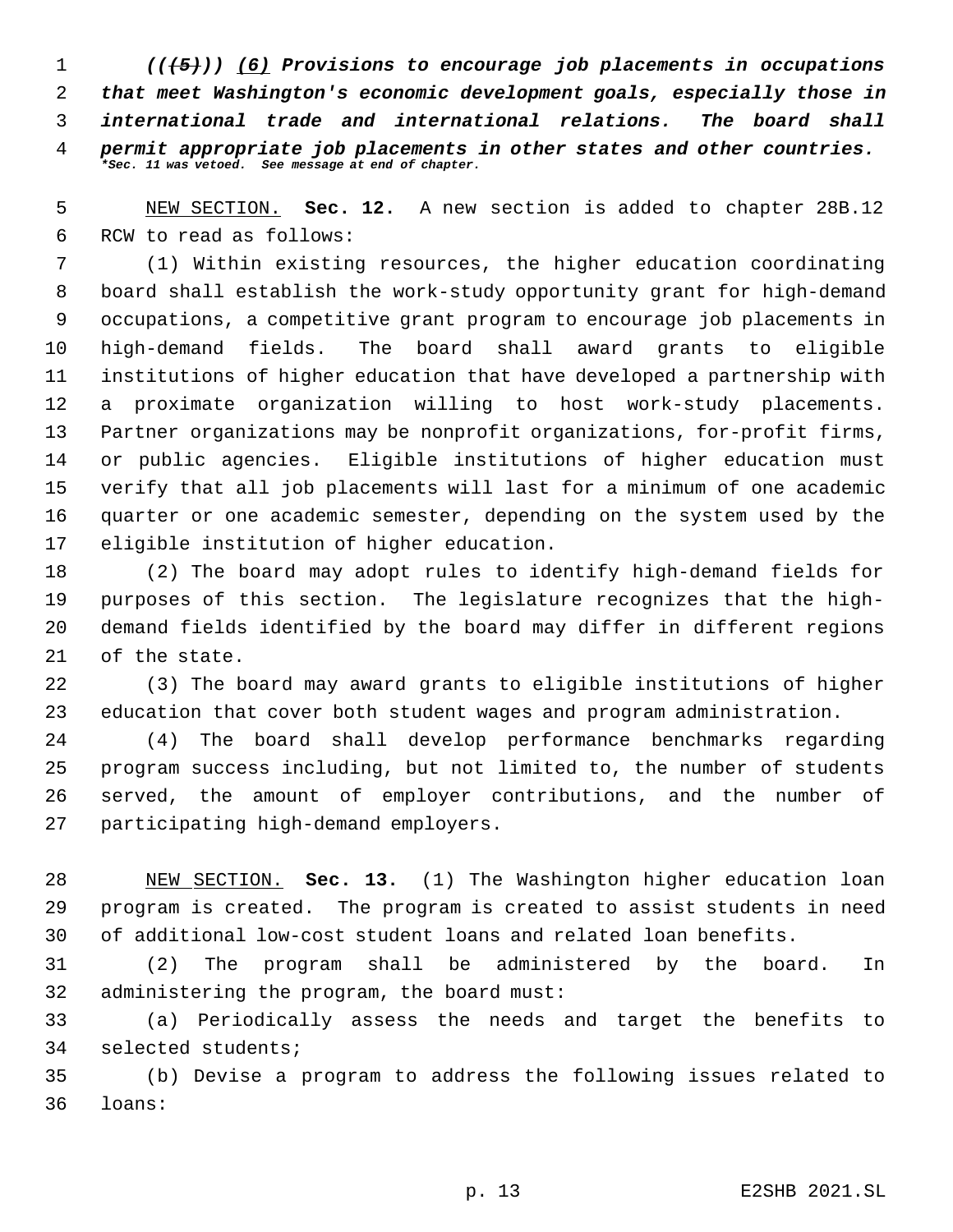(i) Issuance of low-interest educational loans;

(ii) Determining loan repayment obligations and options;

(iii) Borrowing educational loans at low interest rates;

 (iv) Developing conditional loans that can be forgiven in exchange for service; and

 (v) Creating an emergency loan fund to help students until other state and federal long-term financing can be secured;

(c) Accept public and private contributions;

(d) Publicize the program; and

 (e) Work with public and private colleges and universities, the state board for community and technical colleges, the workforce training and education coordinating board, and with students, to conduct periodic assessment of program needs. The board may also consult with other groups and individuals as needed.

 NEW SECTION. **Sec. 14.** The definitions in this section apply throughout this chapter unless the context clearly requires otherwise.

(1) "Board" means the higher education coordinating board.

 (2) "Institution of higher education" means a college or university in the state of Washington that is accredited by an accrediting association recognized as such by rule of the board.

(3) "Program" means the Washington higher education loan program.

 (4) "Resident student" has the definition in RCW 28B.15.012(2) (a) through (d).

 NEW SECTION. **Sec. 15.** The following acts or parts of acts, as now existing or hereafter amended, are each repealed, effective August 1, 2011:

 (1) RCW 28B.101.005 (Finding--Intent) and 2003 c 233 s 1 & 1990 c 288 s 2;

 (2) RCW 28B.101.010 (Program created) and 2003 c 233 s 2 & 1990 c 288 s 3;

 (3) RCW 28B.101.020 (Definition--Eligibility) and 2004 c 275 s 67, 2003 c 233 s 3, & 1990 c 288 s 4;

 (4) RCW 28B.101.030 (Administration of program--Payments to participants) and 1990 c 288 s 5; and

 (5) RCW 28B.101.040 (Use of grants) and 2003 c 233 s 4 & 2002 c 186 s 3.